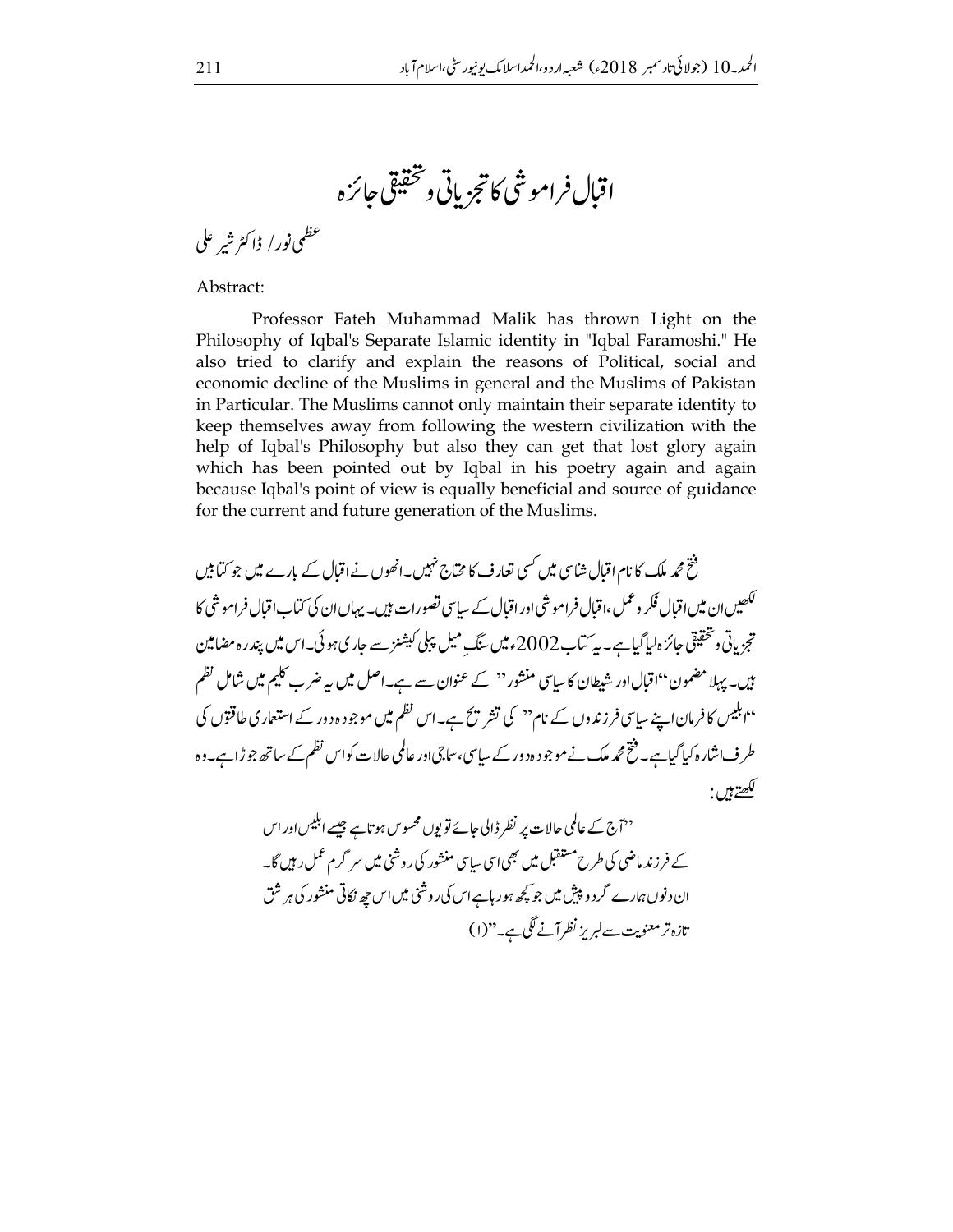اقبال نے اپنی بور ی شاعر ی میں اپنے کلام میں کسی بھی حَکِیہ ملااور ملائیت کوا پیچھے لفظوں میں یاد نہیں کیا مگر اس نظم میں انھوں نے ملاکودین کی غیر ت قرار دیاہے۔ افغانیوں کے غیرتِ دین کاہے ہہ علاج ملاکولان کی کوہ ود ممن سے نکال دو (۲) اصل میں ابلیس ایک ایسااستعار ہ ہے جو مسلمانوں کا کھلا دشمن ہے۔ آج کے دور میں یہ مغرب پر سی کی صورت میں نظر آتاہے۔مغرب اور مغربی استعمار کے خلاف جانے والے نظام کواسلام دشمن عناصر سخت ناپسند کرتے بيں۔ پر وفيسر فتح محمہ ملک اس سلسلے میں لکھتے ہيں : ''ہم پاکستانیوں کے لیے پہ المیہ اور بھی زیادہ سنگین ہے کیونکہ پاکستان کا جغرافیائی وجو د اقبال کی انقلابی اسلامی فکر کے آئے میں حلوہ گر ہوا تھا مگر افسوس صد افسوس کہ اقبال کے ساتی فرزنداقبال کوسر کاری چمنستانوں سے نکالنے میں کامیاب ہو گئے۔"(۳) "اقبال فراموشی" کادوسرامضمون" ذوق وشوق" کے حوالے سے ہے۔ یہ بال جمریل میں شامل ہے ہہ مضمون د کھ سے عبارت ہے۔اس میں خطبہ الہ آباد 1930ءاور دوسر کی گول میز کا نفرنس 1931ء کا ذکر ہے۔ جس میں الگ وطن کا مطالبہ کیا گیا۔ یہاںاقبال شدید مایوس ہوئے۔اس مایوسی کی وجہ مسلمانوں میں عشق کی آگ کی کمی  $:\subset$ قافله حجاز میں ایک حسین بھی نہیں گرچہ ہے تابدارا بھی گیسو نے د حلہ وفرات(۴) اس کتاب میں تیسرامضمون''اقبال: اسلاماور مذاہب فقہ'' ہے جو صرف مذاہب فقہ تک محدود ہے۔ اختلافِ رائے ہمیشہ ساسی، ساجی، معاشی وعلمی میدان میں تر قی کی راہ ہموار کرنے میں مدد گار ہو تی ہے مگر جب بہ جذبات تک محد ود ہو جائے تو تر قی رک جاتی ہے۔مسلمان فر قوں میں بٹ چکے ہیں وہ شیعہ ، سنی، دیو بند ی اور بریلوی بن چکے ہیں جبکہ اللہ تعالٰی نے فرمایا ہے کہ تفرقے میں نہ پڑو اور اللہ کی رسی کو مضبوطی سے تھامے رکھو۔ دین اسلام کویہود کی،عیسائی،سکھ ،ہندومل کر ختم کر ناچاہتے ہیں اس لیے بحیثیت مسلمان ہمیں خود دین کی روح کو سمجھ کراپنے لیےراہ منتخب کر ناہو گی۔اس سلسلے میں پر وفیسر فت<del>ح م</del>ح**د ملک لکھتے ہیں :** "امت مسلمہ کے روحانی اور مادی ز وال کابنیادی سب فرقہ بندی اور ذات پات کا نظام ہے۔ مسلمانوں نے اسلام کی اصل روح سے رو گردانی کرتے ہوئے نسلی برتری اور خونی ر شتوں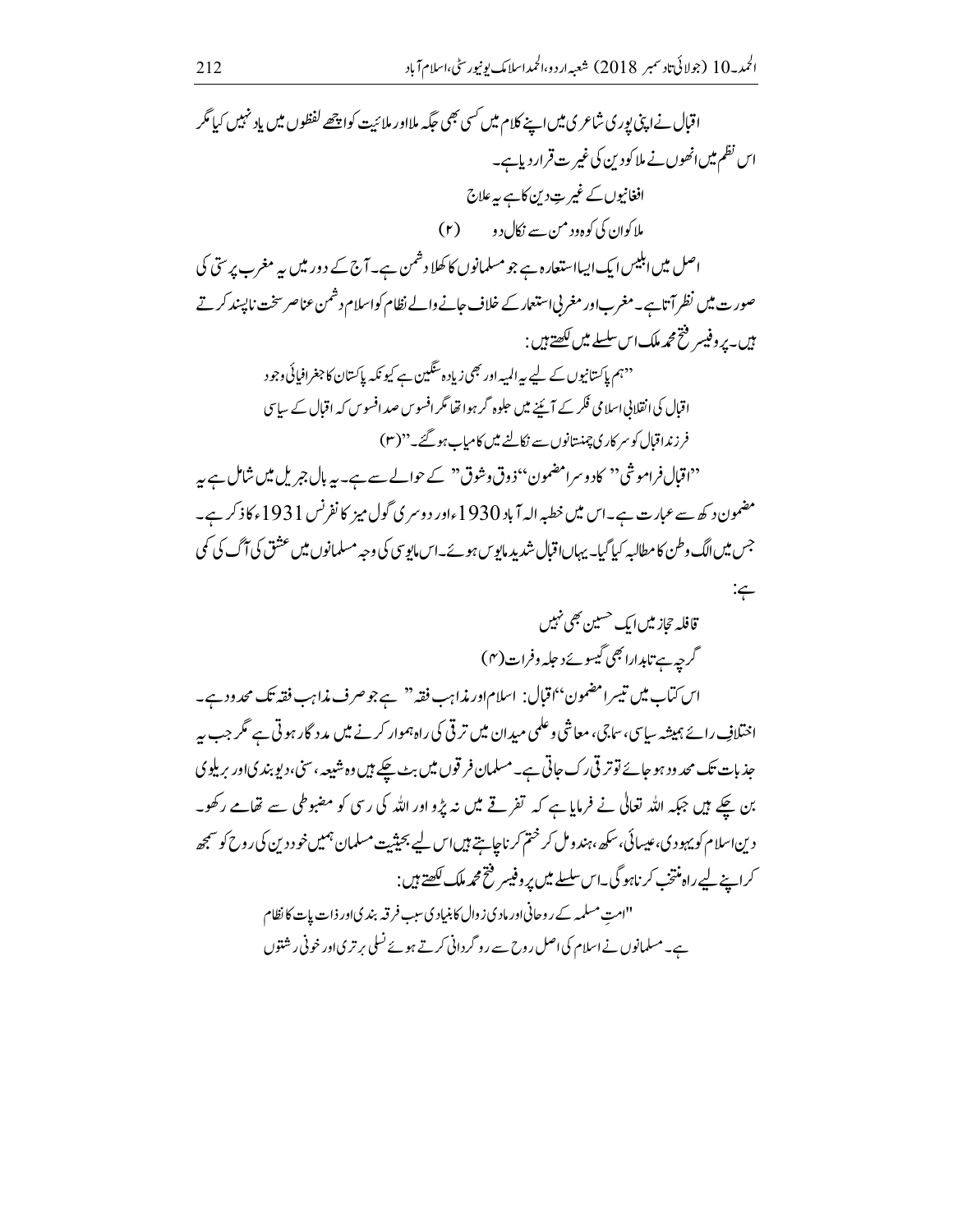$(\varphi)^{\prime\prime}$ ے۔

اقبال اسلام کو بہت بڑی قوت قرار دیتے <del>ہ</del>یں جو پور ی د نیا پر حکومت کر سکتی ہے۔ جبکہ فرقہ واریت ہمار ک تباہی وبربادی کا پیش خیمہ ہے جس سے بچناضر وری ہے۔

"اقبال،قرآن اورپاکستان" زیر بحث کتاب کاچو تھامضمون ہے۔ضرب کلیم میں شامل نظم "اجتہاد" سے اس مضمون کا آغاز کیا گیا ہے۔ جس طرح مسلمان قرآن کے مطابق خود کو ڈھالنے کے بجائے اپنی منشاکے مطابق قر آن کی توقییح کر رہاہے اسی طرح اقبال کے کلام کو عملی درجہ دینے کے بجائے فکر اقبال کو ناقص ثابت کیاجار ہاہے۔ اس کی وجہ مغرب پر ستی اور روشن خیالی ہے۔ پاکستان کے موجود ہ حالات اس کا کھلا شوت ہیں۔ یہاں علا قائیت کو فروغ د یا جار ہاہےاور سیاسی، ساجی، معاشی تر جیجات کو بدل دیا گیا ہے۔ پاکستان میں جاگیر دارانہ نظام، فرنگی نواز افسر شاہی نے ایسے عوام کو قبضے میں لیاہوا ہے کہ وہ اس سے نجات حاصل نہیں کر سکی۔ ہمارے حکمر ان حجھوٹ، ظاہر دار کیاور بناوٹ میں الچھ گئے ہیں جبکہ ساد گی،در ویش، قناعت سے د ور ہو گئے ہیں۔ پر وفیسر فتح محمد ملک اس سلسلے میں \_<br>سیتے ہیں کہ ہم اپنےاصل ملک کو حچھوڑ کر بھیک مانگنے میں مصروف ہیں اور پاکستان کی نظر پاتی اساس کو عالمی بنک اور آئی ایم ایف کے ہاتھوں گروی رکھ چکے ہیں۔

اقبال فراموشی کے پانچویں مضمون کاعنوان''اقبال، پاکستاناور سید علی میاں'' ہے۔ یہاں سید علی میاں سے مراد سیدابوالحسن ندوی کی شخصیت ہےاس میں ان کے نظریات کو بیان کیا گیاہے۔ پر وفیسر فتح محمہ ملک کے خیال میں مولا ناابوالحسن ند وی کی نغمیر و تر قی میں اقبال کے افکار کا بھی ہاتھ ہے۔ وہ لکھتے ہیں : "پہ د نیائے اسلام کی خوش بختی ہے کہ مولاناسپد ابوالحسن علی ندوی کی علمی و د <sup>ی</sup>نی

شخصیت اقبال کی شاعری کی روح پرور آب وہوامیں برگ و بارلائی تھی۔"( ۲ ) نقوش اقبال میں مولا ناابوالحسن علی ندوی کاایک اقتباس اس بات کا داضح ثبوت پیش کرتاہے کہ اقبال کی شاعریان کے کلام کے مولا ناکی شخصیت پر گہر ہےاثرات موجود تھے۔پروفیسر فتح مجمہ ملک نےاقبال کے ساتھ مولا نا کے نظریات کا جائزہ لیااور اس نقطہ کی طرف اشارہ کیااقبال کسی ایک فرقے تک محد ودینہ تھے وہ یور کیاانسانیت کے مفسر تتھے۔

اس کتاب کا چھٹامضمون ''علامہ اقبال،امام خمینی اور ترک فر نگ '' ہے۔اس میں امام خمینی کے نظر پات کو زیر بحث لا پاکیاہےاوراس کے ساتھ ترک فرنگ کے حوالے سے اقبال اور امام خمینی کے نظریات پر بحث کی گئی ہے۔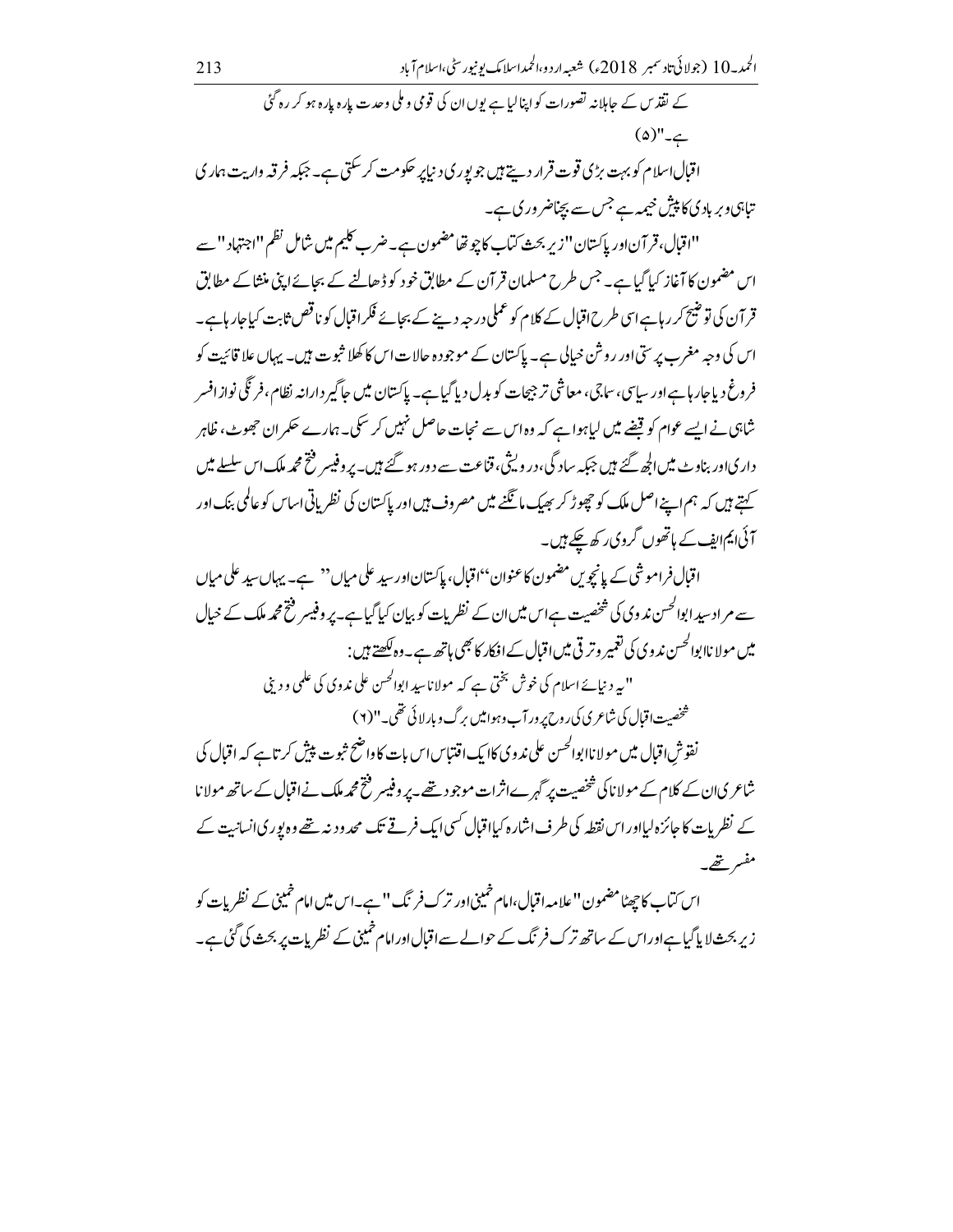اپرانی اس بات کااعتراف کرتے ہیں کہ ایران کے انقلاب میں فکر اقبال کااہم حصہ ہے۔ پر وفیسر صاحب اس سلسلے میں لکھتے ہیں کہ ڈاکٹر علی شریعتی سے لے کر متعدد دانشوراور ساست دان ایسے گزرے ہیں جنھوں نےایران کے انقلاب میں اقبال کی فکر سے کام لیا۔امام خمینی کے بیہ خیالات تھے کہ لو گوں کااللہ پر یقین کم ہے اور وہ مادیت پر ستی میں مبتلا ہیں۔ مغرب کے بجائے انھیں مشرق کی طرف یعنی اسلام کی طرف توجہ کی ضرورت ہے۔اقبال نے بھی انھی خیالات کااظہار '' جاوید نامہ '' میں کیا تھا۔ دونوں مفکرین کا مقصد لو گوں کواسلام کی طرف لا ناتھا۔اقبال اپنے چھٹے خطب<sup>"</sup>اسلام کی ساخت میں حرکت کااصول" میں لکھتے ہیں:

> '' پھر تصوف نے بی<sub>ہ</sub> بھی کیا کہ 'تفکرانہ رخ کو خیال انگریزی کے بے لگام مواقع فراہم کر دےاور آ خر کار اسلام کے بہترین اذہان کواپی طرف متوجہ کیااور اپنےاندر جذب کرلیا یوں مسلم ریاست عام طور پر ایسے ہاتھوں میں چلی گئی جو عقلی سطح پر در میانے در جے کے لوگ تھے پااس پراثر انداز ہونے والے عوامی گروہ تھے جو سوچے سمجھتے نہیں تھے جو نکہ اعلیٰ سطح کی شخصیت رہنمائی کے لیے موجود نہیں تھی للذااس کے علاوہ کوئی راستہ نہیں تھا کہ بے سوچے سمجھے مکاتب فکر کاتتبع کیاجائے۔''(ے)

ہم بحیثیت مسلمان آزاد نظر آتے ہیں مگر بورپاورامریکہ کے بے دام غلام ہے ہوئے ہیں۔ مغرب کی تر قی کااصل راز مسلمانوں کی پیروی ہے جس کے بعد انھوں نے زمانے میں عروج حاصل کیااور مسلمان مادیت کا شکار ہو کر بہت پیچھے رہ گئے ہیں۔

اقبال فراموشی کے ساتوس مضمون تر کی کے حالات پر نظر ڈالی گئی ہےاس کاعنوان''اقبال اور آج کا تر کی'' ہے۔اقبال تر کوں کی عقل مند کی کے قائل تھے اور انھیں پور کی امت کے لیے رہنماخیال کرتے تھے مگر موجود ہ حالات میں تر کی نے مغرب کی اند ھاد ھند تقلید کر کے اقبال کے اس خیال کو غلط ثابت کر دیا۔ پر وفیسر فتح محمہ ملک اس سلسلے میں لکھتے ہیں کہ تر کی میں انسانی حقوق کی تنظیم عورت کے سر ڈھانپنے کولبرل ازم کے اصولوں کے عین مطابق اور حجاب پیندی کے مخالفین کو تنگ نظر اور جنوں کی حد تک متعصب قرار دیتے ہیں۔ "اقبال اور عبادات کاسلامی تصور'' اس کتاب کاآ ٹھواں مضمون ہے۔ بی<sup>،</sup> ار مغان حجاز'' کی تفہیم پر مشتمل ہے۔ اس نظم میں جس کاعنوان''ندائےغیب'' ہےاقبال نے سوالات وجوابات کی صورت میں کائنات میں چھپے رازوں کا ذ کر کیاہے۔ جن سے پر دہاٹھانے کی ضر ورت ہے۔اس میں وہ کہتے ہیں کہ جب مسلمان نماز ،ر وزہ،ز کو ۃ، جج جیسے تمام ار کان کوادا کر رہے ہیں پھر ان کی ذلت اور زوال کا سب کون سی چز ہے ؟ فتح محمد ملک اس بات کا جواب اس انداز سے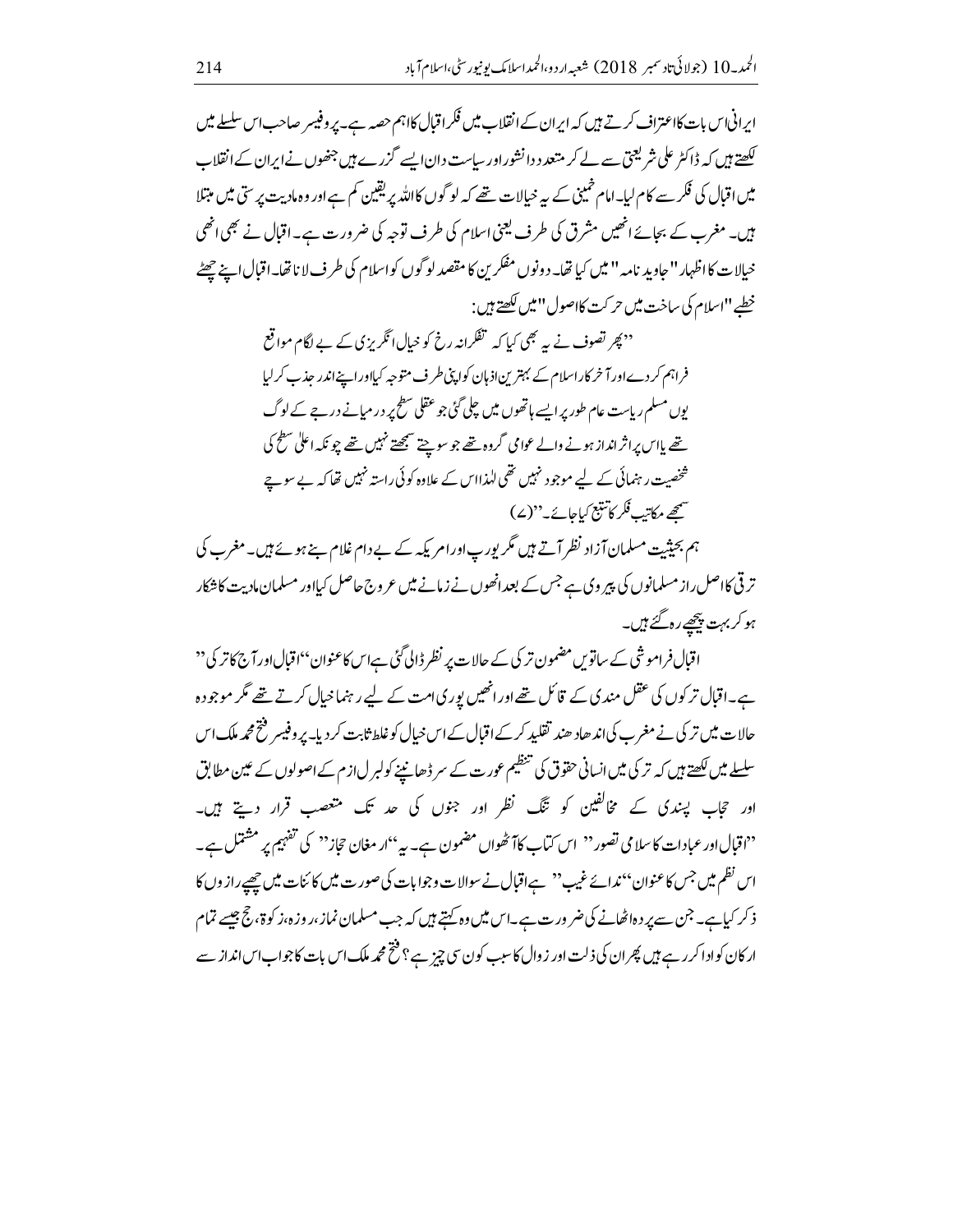دیتے ہیں کہ مسلمانوں کے زوال کی ہڑی وجہ انفرادی واجتماعی فکر وکر دار کا جمود ہے۔اقبال کے مطابق مُلا کی زند گی میں تحرک نہیں ہےاورانسانی زندگی میں تحریک کے بغیر فائدہ نہیں۔ایسی زندگیاصل میں موت ہے۔یروفیسر فتح محمہ ملک نےاس مضمون میں اقبال کے نظریات سے بیرثابت کیا ہے کہ جب مسلمانوں نے اپنے آباءکے افکار و نظریات سے چپٹم یو شی کی توانھیں زوال کاسامنا کر نابڑا۔

اقبال فراموشی کانواں مضمون''خطبہ الیہ آبادا یک نئی تشکیل'' کے عنوان سے ہے۔ پر وفیسر فتح محمد ملک لکھتے ہیں کہ خطبہ الہ آ باد محض د ساویز نہیں تھی بلکہ سے یوری مسلم امت پر عائد ہونے والا لائحہ عمل تھا۔ آل انڈ یامسلم لیگ کے اجلاس سے بہت سی امیدیں وابستہ تھیں۔ یہ مضمون جھ ذیلی عنوانات پر مبنی ہے۔خطبہ الہ آباد میں اقبال نے بہ واضح کیاتھا کہ اسلام کااخلاقی مسلک اور سایپی مسلک باہم مر بوط ہیں اور انگریز وں اور ہند وَں کے اعتراضات کا تسلي بخش جواب اقبال نے اسی خطبے میں دیا۔اقبال نے مسلمانوں کو جدا قوم اور مذہب کی بنیاد پر قومیت کا تصور دیا۔ڈاکٹر وحيد قريشٌ <u>لکھتے</u> ہيں:

<sup>د د</sup>مسلمانوں کا قومی تشخص مخصوص اقدار پر منحصر ہے۔ جغرافیائی حدود کا پابند نہیں۔ گویا مسلمانوں کی قومیت مغرب کی جغرافیائی، نسلی، لسانی قومیت سے بھی الگ ہے اور ۔<br>قومیتوں کے حدید تصور سے بھی حداگانہ حیثت رکھتی ہے۔اس کے عناصر تر کیپی ماد کی و جغرافیائی شکل وصورت کے باوجو دا یک تعمیمی اور حنز لی دائر ہ کار کے پابند ہیں۔''(۸) اس مضمون کے آ خری جھے میں فتح محمہ ملک نے یہ بتایاہے کہ اقبال کی نظر میں قائداعظم ہی پاکستان کو عملی شکل دے سکتے تھے۔اقبال خود کو قائداعظم کاایک ادنی ساہی سمجھتے تھے۔

اقبال فراموشی کاد سواں مضمون "اقبالاوراسلامی اتحاد کاحدید تصور "ہے۔ یہاںاقبال کے قومی،ملی اتحاد کویر وفیسر فتح محمہ ملک نے بیان کیاہے۔اقبال نسلی،لسانیاور جغرافیائی عوامل کے بجائے دینی ور وحانی لگائکت کوضر وری خیال کرتے ہیں۔اقبال عہد حاضر میں اسلامی اتحاد کی شکل ملوکانیہ کے بجائے جمہور کی اتحاد کو قرار دیتے ہیں۔ فتح محمه ملک اقبال کے اس تصور کے حوالے سے کہتے ہیں کہ وہ مسلمانوں کواپنی خود کی کی حفاظت کا در س دیتے ہیں کیونکہ خود ي كي مضبوطي ميں قوم كى طاقت يوشيدہ ہے۔اقبال مسلم اتحاد كاجديد تصوران الفاظ ميں بيان كرتے ہيں : <sup>د د</sup>موجودہ لمحے میں ہر مسلم قوم کواپنی خودی میں ڈوب جاناچاہیے۔عارضی طور پر نہیں۔اپنی بصیرت کی توجہ اپنے آپ پر رکھنی جاہیے حتٰی کہ سب طاقت ہو جائیںاور اتنے قوی ہو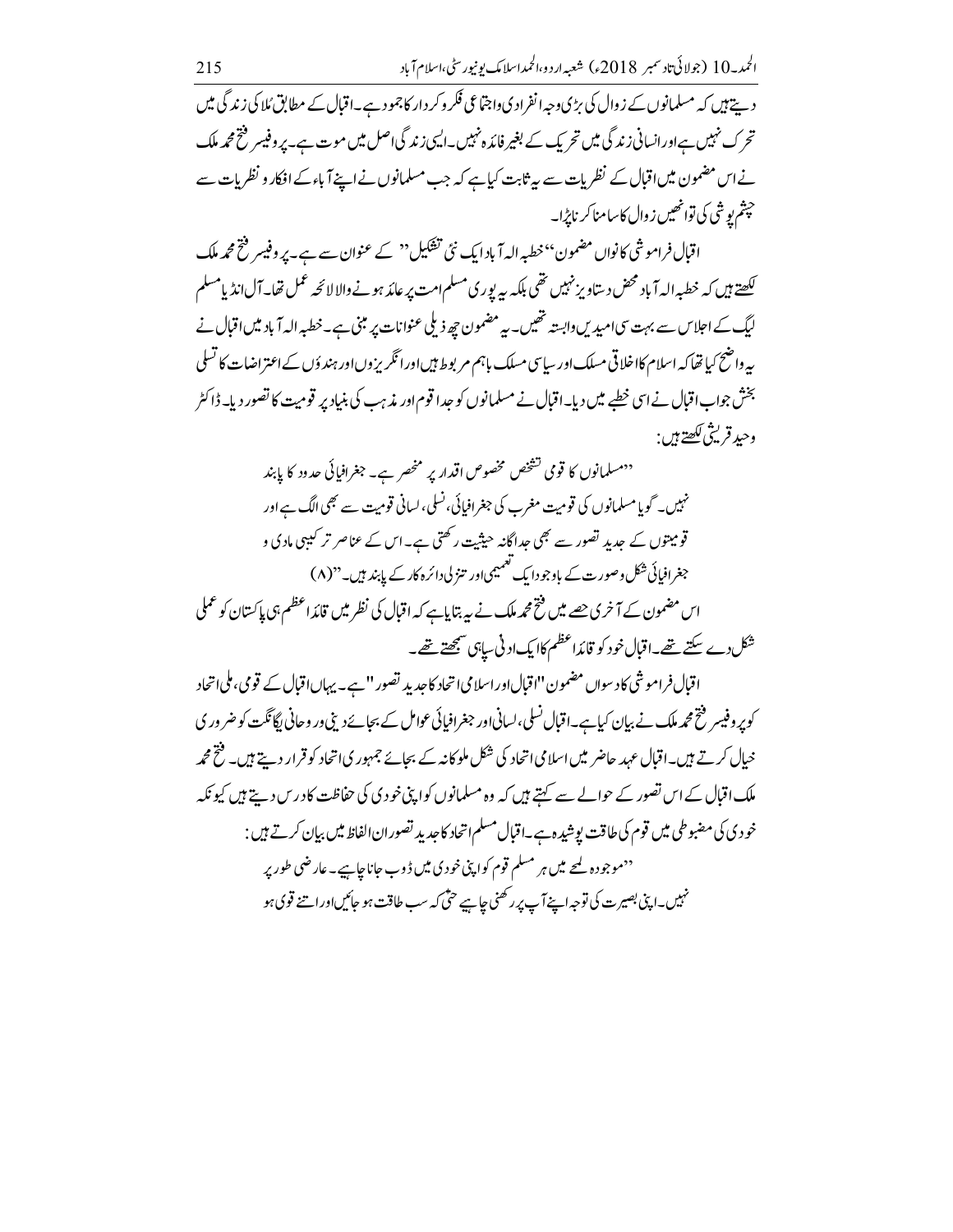$(9)''Kr$ اقبال فراموشی کا گیار ھواں مضمون ''اقبال کی شاعر کی میں تصور پاکستان کا عکس'' ہے اس مضمون میں پروفیسر فتح محمہ ملک نے اقبال کی شاعری میں نظر آنے والی ایپی جھلکیاں پیش کی ہیں جن میں تصور پاکستان کائکس نظر آتاہے۔اس کے علاوہاقبال کی تمام شاعر ی کوا بتداء سے آخر ی دور تک گہر ی نظر سے دیکھاہےاقبال کی 1907ء کی شاعر ی دیکھیں تواس میں بھی مسلمانوں کی جداگانہ حیثت کے عوامل ملتے ہیں۔اقبال نے وطنت اور قومیت کے ساتھ ساتھ نسلی،لسانی اور فقہی اختلافات کو ختم کرنے کا تصور دیا۔اقبال نے بانگ دِرامیں ''الارض اللہ'' کے عنوان سے جو نظم لکھی<sub>ا</sub>س کا مقصد رہے ہے کہ تمام زمین <sub>اللّٰہ</sub> کی ہے۔اس لیے مسلمان <sup>کس</sup>ی مخصوص حد ود و قیوداور ملک کا پابند نہیں۔ اقبال کو نوجوانوں سے بہت سی امیدیں تھیں اور آخری عمر میں نوجوان ان کا مرکز رہے۔ اسلام میں مذہب وسیاست کے تصور کو فتح محمد ملک نے "اقبال فراموشی" کے بار ھویں باب میں بیان کیاہےاقبال پاکستان کے لیے کیسی حکومت پیند کرتے ہیںاس کااظہاران کے خط بنام قائداعظم میں واضح انداز میں موجود ہے : "اسلام کے لیے اشتراکی جمہوریت کومناسب تبدیلیوں اور اسلام کے اصول شریعت کے ساتھ اختیار کر لیناتوانقلاب نہیں بلکہ اسلام کی حقیقی پاکیز گی کی طرف رجوع ہو گا ۔۔۔ یہ ضر ور ک ہے کہ ملک کوایک پازیادہ مسلم ریاستوں میں تقسیم کیاجائے جہاں پر مسلمانوں كى دائىح اڭثرىت ہو۔"(١٠) اقبال نے مسلم اکثر بنی علاقوں پر مشتمل اسلامی ریاست کے قیام پر زور دیاجہاں مسلم اور غیر مسلم اقلیتوں کے حقوق کا خیال رکھا جاتا۔ فتح محمہ ملک اقبال کے اس تصور کے بارے میں لکھتے ہیں ہیہ اقبال کا وہ اسلامی تصور ہے جو انھوں نے عہد حاضر کا جائزہ لے کر قر آن کی رہنمائی سے دریافت کیا جسے وہ پاکستان میں عملی طور پر نافذ دیکھناجا ہتے تھے۔ پر وفیسر فتح محمد ملک نےاقبال کی شاعری میں موجود مضامین کوالگ کر کے اس مضمون کا حصہ بنایاہے۔ ''اقبال کی حکمت اور حکمت عملی'' اس کتاب کا تیر حواں مضمون ہے۔اس میں اقبال کے تصورِ تفسیر کو

جائیں کہ وہ جمہور ی خاندانوں کاایک زندہ گروہ برسر اقتدار لے آئیں یہ ایک حقیقی اور زندہ اتحاد

موضوع بنایا گیا ہے کہ شات کسی چیز کو نہیں۔ زندگی رواں دواں ہے انسان خوب سے خوب ترکی تلاش میں ہے۔ اقبال کے اسی تصور کوپر وفیسر فتح محمہ ملک اس انداز میں لکھتے ہیں ''جو قومیں ترقی کاسفر ترک کر دیں زند گی کے کارواں انھیں کچل کرر کھ دیتے ہیں۔''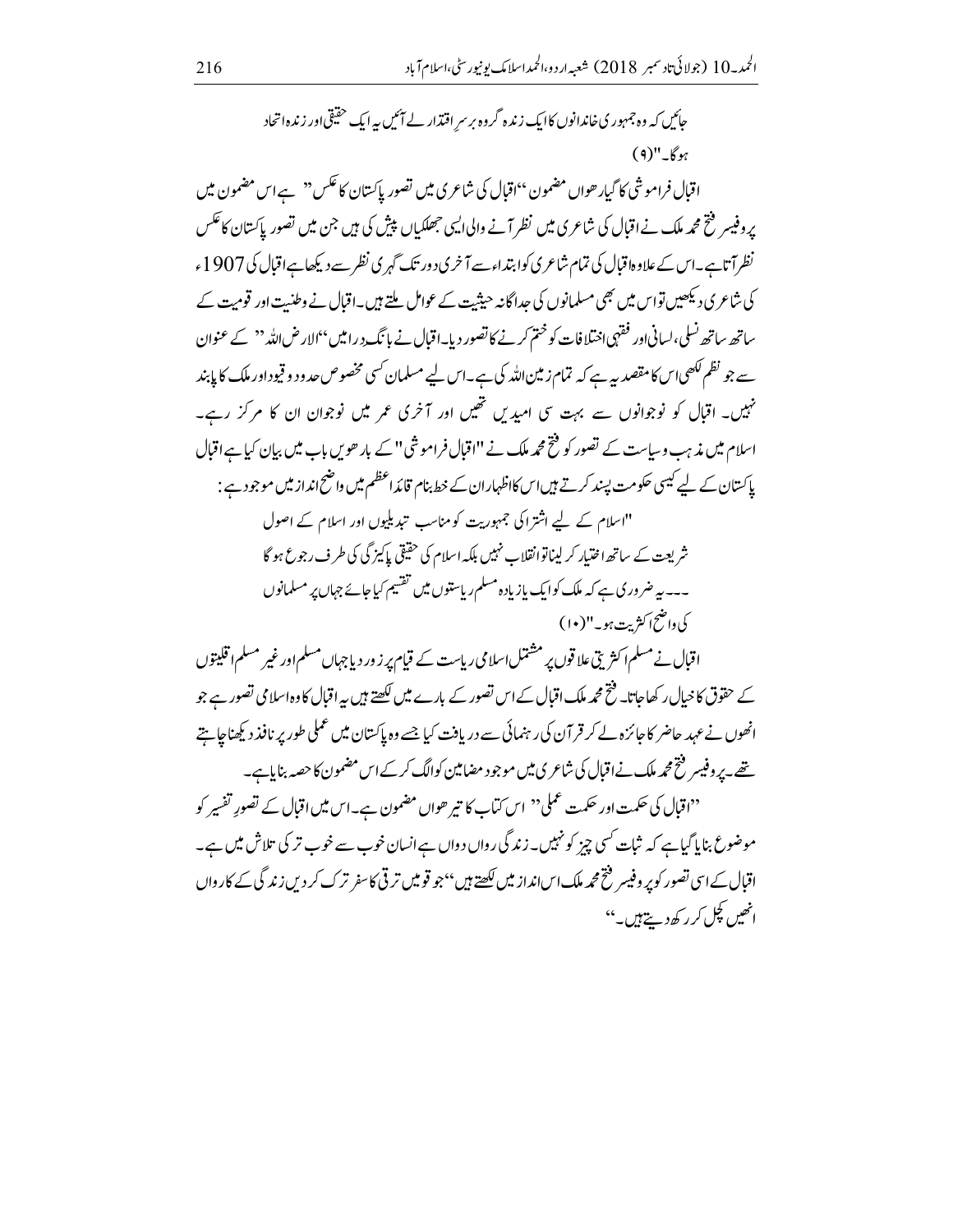## الحمد 10 (جولائى تادىتمبر 2018ء) شعبەار دو،الحمداسلامك يونپورسٹى،اسلام آباد 217 اقبال کے مطابق نئی نسل کے لیے ضر ور <sub>کی ہ</sub>ے کہ سیاسی، ساجی، تہذیبی اور معاشی حالات کو م*د* نظر رکھے اور آگے پڑھے۔

اقبال فراموشي ميں شامل چود ھويں مضمون کا عنوان ''اقبال اور ہمارا قومی مقدر'' ہے۔ مسلمانوں کا ہہ عقبیدہ ہے کہ مقدر مبھی تبدیل نہیںہو سکتاجبکہ بیہ صرف کاہلی وسستی ہےاقبال اس تصور کے خلاف ہیں وہ قر آن کے مطابق بار بار کوشش کرنے پر زور دیتے ہیں۔اقبال کے مطابق قومیں نقد پر پر سی کی وجہ سے ذوق عمل سے محروم ہو گئیں ہیں۔ اقبال نے تحرک کا درس دیا نقدیر پر سی کو چھوڑ کر عملی زندگی گزارنے کا درس دیا۔ اس کتاب کا آخری مضمون ''اقبال اور معاشی انصاف کی تلاش'' ہے۔ پروفیسر فتح محمد ملک نےاس مضمون میں اقبال اورشتر اکیت، سرمایہ دار کیاور پاکستان کے معاشی نظام پر بحث کی ہے۔اقبال کی نظم ''لینن خدا کے حضور'' اس بحث کامرکز ہے۔ بیہ نظم تین حصوں میں تقسیم ہوئی ہے۔ پہلا حصہ خداکے حضوراعتراف اور ندامت پر مبنی ہے۔ دوسرا حصہ سرمایہ دارانہ نظام پر مشتمل ہے جبکہ تبییرا حصہ سائنس و ٹیکنالوجی انسانیت کے لیے خطرہ پر مشتمل ہے۔ انگریزوں کے جانے کے باوجود ہم ذہنی غلام ہیںاور آزاد نہیں ہوئے۔

اقبال نے اپنی شاعری کے ذریعے کسان کو جاگیر داراور مز دور کو سرمایہ دار سے آزاد کرانے کی کوشش کی لیکن موجود ہ دور میں بھی اسی صورت حال کاہم شکار ہیں۔ہمارے حکمر ان مغربی طر ز زند گی کوسب کچھ سمجھتے ہیں جبکہ مراعات حکمر انوں کے لیے نہیں عوام ے لیے ہوتی ہیں۔ پر وفیسر فتح محمہ ملک اس سلسلے میں لکھتے ہیں : ''اقبال نے اپنی شاعر یااور فلسفانہ تحریروں میں عمر بھر نہ صرف معاشی ظلم کے خلاف احتجاج کیا ہے بلکہ اس ظلم کو مٹاکر معاشی انصاف کے ایک نئے نظام کے قیام کی بنیاد پں بھی فراہم کی ہیں۔ضر ورت اس بات کی ہے کہ آج ہم اقبال کے تصورات کو پاکستان میں ایک عاد لانہ معاشی نظام کے نفاد کی بنیاد بنائیں۔''(۱۱) مصنف نے اس کتاب میں اقبال کے افکار و نظریات کی مکمل تفہیم کرنے کی کوشش کی ہے۔اقبال کے

افکار کو عصر کی تقاضوں کے ساتھ ہم آ ہنگ کرکے انھوں نےاقبال کوایک فنی جہت عطا کی ہےاور عصر حاضر میں اقبال کے کلام کی اہمیت وضر ورت کواجا گر کر کے بہ ثابت کیا کہ آج ہمیں اقبال کے افکار و نظریات سے رہنمائی لینے کی زیادہ ضر ورت ہے۔